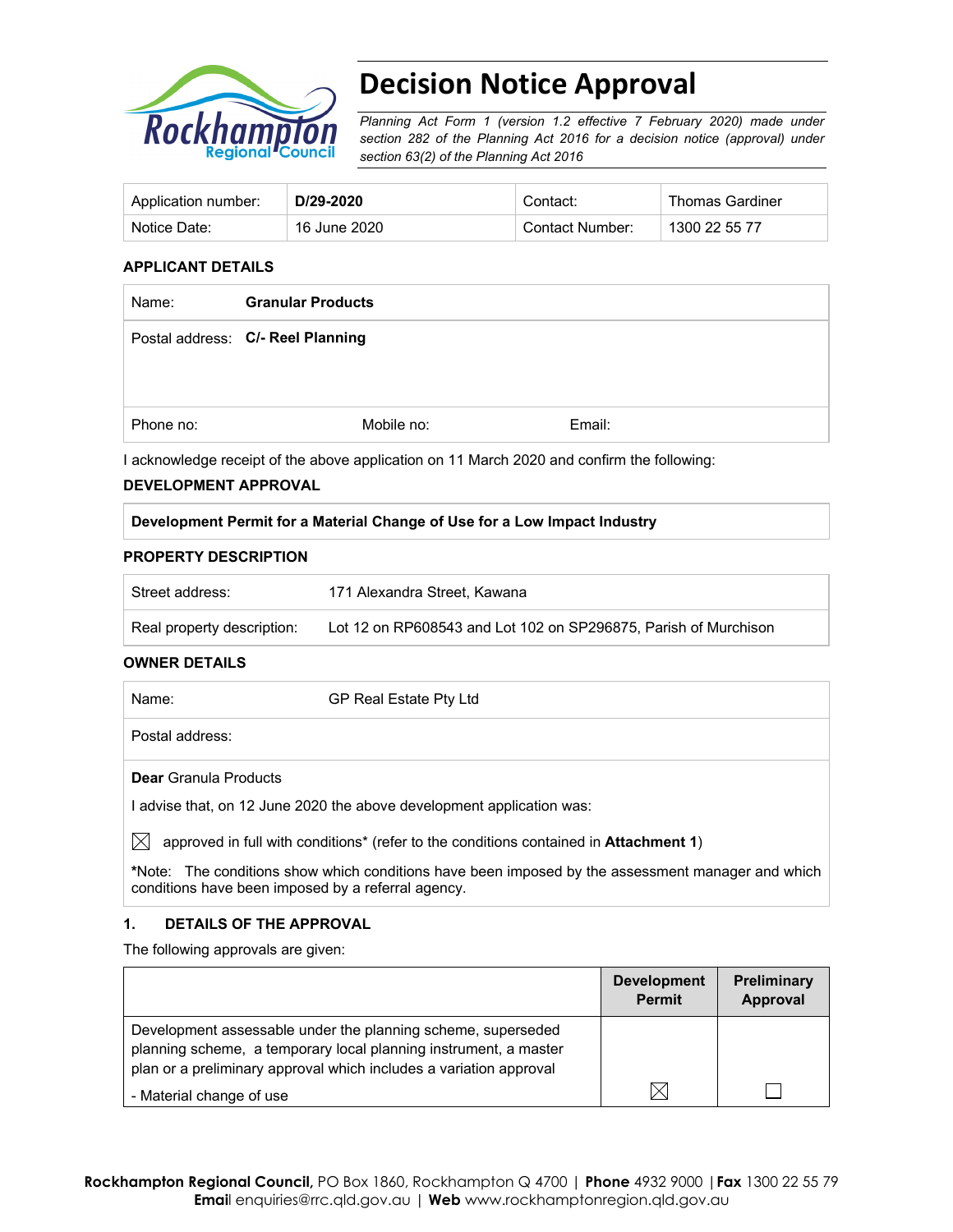#### **2. CONDITIONS**

This approval is subject to the conditions in Attachment 1.

#### **3. FURTHER DEVELOPMENT PERMITS REQUIRED**

Please be advised that the following development permits are required to be obtained before the development can be carried out:

| Type of development permit required | Subject of the required development permit |
|-------------------------------------|--------------------------------------------|
| <b>Operational Works</b>            | Access Works                               |
| <b>Building Works</b>               | Demolition Works and Building Works        |
| <b>Plumbing and Drainage Works</b>  |                                            |

## **4. REFERRAL AGENCIES**

The following Referral Agencies were activated by this application.

| For an application involving                                                                                                                                                                                                                                                                                                                                                                                                                                                                                                                | Name of<br>agency                                                                                     | Role of<br><b>Agency</b> | <b>Contact Details</b>                                                                                                   |  |
|---------------------------------------------------------------------------------------------------------------------------------------------------------------------------------------------------------------------------------------------------------------------------------------------------------------------------------------------------------------------------------------------------------------------------------------------------------------------------------------------------------------------------------------------|-------------------------------------------------------------------------------------------------------|--------------------------|--------------------------------------------------------------------------------------------------------------------------|--|
| <b>INFRASTRUCTURE-RELATED REFERRALS (Electricity Infrastructure)</b>                                                                                                                                                                                                                                                                                                                                                                                                                                                                        |                                                                                                       |                          |                                                                                                                          |  |
| Schedule 10, Part 9, Division 2, Table 2 – Material change of use of premises near a substation site or<br>subject to an easement                                                                                                                                                                                                                                                                                                                                                                                                           |                                                                                                       |                          |                                                                                                                          |  |
| Development application for a material change of<br>use that is assessable development under a local<br>categorising instrument and does not relate to<br>reconfiguring a lot, if-<br>(a) all or part of the premises are within 100m of a<br>substation site; or<br>(b) both of the following apply—<br>(i) all or part of the premises are subject to an<br>easement for the benefit of a distribution entity, or<br>transmission entity, under the Electricity Act;<br>(ii) the easement is for a transmission grid or<br>supply network | The chief<br>executive of<br>the distribution<br>entity or<br>transmission<br>entity:<br>Ergon Energy | Advice                   | Postal:<br>Ergon Energy<br>(Town Planning)<br>PO Box 1090<br>Townsville Old<br>Email:<br>townplanning@ene<br>rgyq.com.au |  |

#### **5. THE APPROVED PLANS**

#### **The approved development must be completed and maintained generally in accordance with the approved drawings and documents:**

| Drawing/report title                         | <b>Prepared by</b>                                           | Date                 | Reference number                     | <b>Rev</b> |
|----------------------------------------------|--------------------------------------------------------------|----------------------|--------------------------------------|------------|
| Proposed Site Plan                           | Design & Architecture                                        | 7 February 2020      | SK-002                               | 8          |
| Proposed Site Plan                           | Design & Architecture                                        | 7 February 2020      | SK-003                               | 8          |
| Gross Floor Area of<br><b>Proposed Sheds</b> | Design & Architecture                                        | 23 April 2020        | SK-010                               | 9          |
| Layout                                       | The Shed Company<br>Gladstone                                | 26 September<br>2019 | 18 10017-1                           |            |
| Layout                                       | The Shed Company<br>Gladstone                                | 23 October 2019      |                                      |            |
| <b>Fire Services Coverage</b><br>Plan        | Dileigh Civil / Structural<br>Design & Project<br>Management | 19 February 2020     | D <sub>19.246</sub> -H <sub>01</sub> | A          |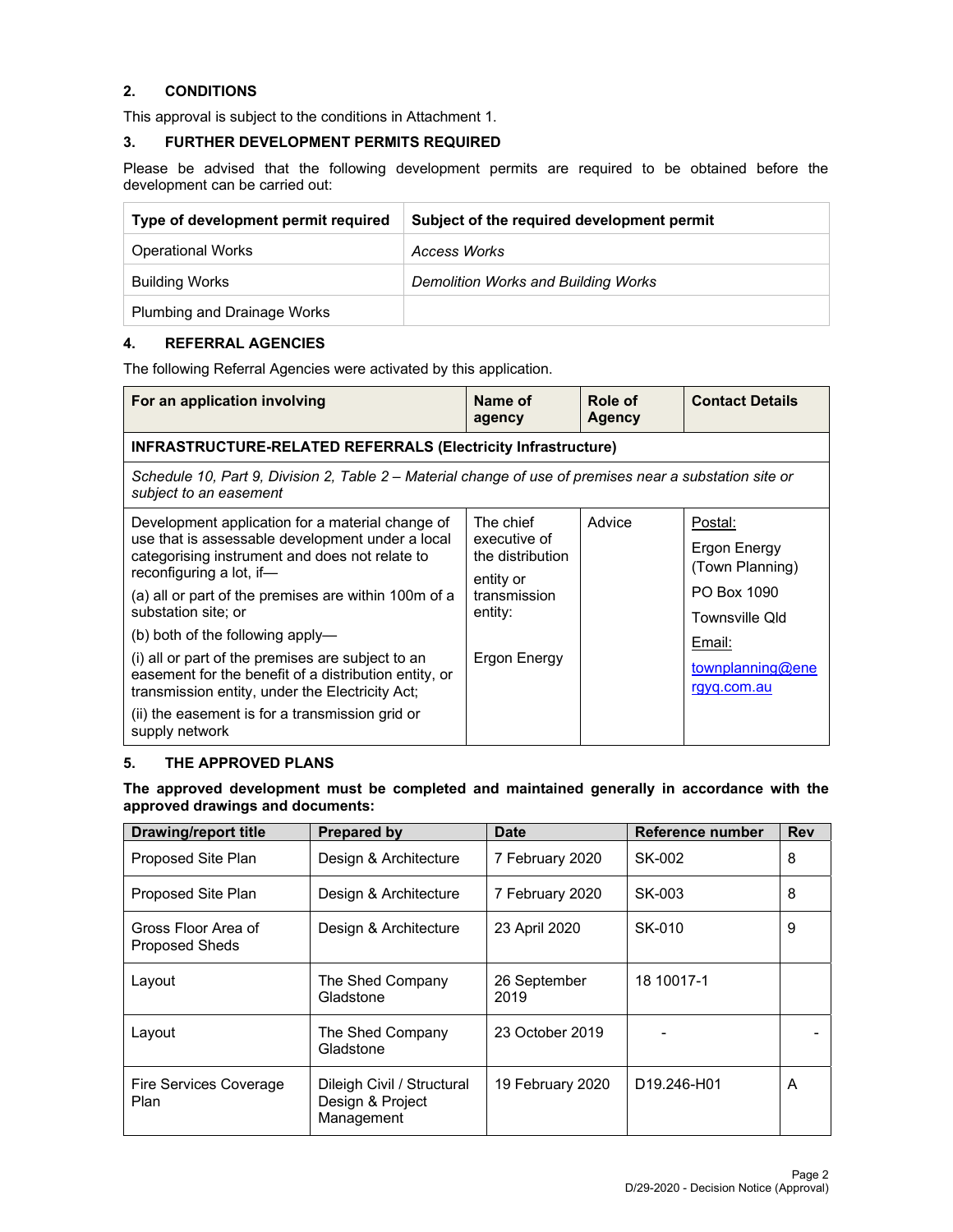| Access Layout Plan                                                             | Dileigh Civil / Structural<br>Design & Project<br>Management | 1 May 2020       | D <sub>19.246</sub> -01, Sheet 1<br>of 5 | E  |
|--------------------------------------------------------------------------------|--------------------------------------------------------------|------------------|------------------------------------------|----|
| Stormwater Management<br>Report                                                | Dileigh Civil / Structural<br>Design & Project<br>Management | 19 February 2020 | D <sub>19.246</sub>                      | 01 |
| Semi-Trailer Entry and<br><b>Exit Vehicle Swept Paths</b><br>- Northern Access | Dileigh Civil / Structural<br>Design & Project<br>Management | 11 June 2020     | D <sub>19.246</sub> -SK-08               | D  |
| Semi-Trailer Internal<br>Vehicle Swept Paths                                   | Dileigh Civil / Structural<br>Design & Project<br>Management | 11 June 2020     | D <sub>19.246</sub> -SK-09               | D  |
| Heavy Rigid Swept Paths<br>Southern Access                                     | Dileigh Civil / Structural<br>Design & Project<br>Management | 11 June 2020     | D <sub>19.246</sub> -SK-10               | A  |

## **6. CURRENCY PERIOD FOR THE APPROVAL (s.85 of the** *Planning Act***)**

The standard currency periods stated in section 85 of *Planning Act 2016* apply to each aspect of development in this approval, if not stated in the conditions of approval attached.

## **7. STATEMENT OF REASONS**

| Description of the<br>development      | The proposed development is for a Material Change of Use for a Low Impact<br>Industry                                                                                                                                                                                                                                                                           |  |  |
|----------------------------------------|-----------------------------------------------------------------------------------------------------------------------------------------------------------------------------------------------------------------------------------------------------------------------------------------------------------------------------------------------------------------|--|--|
| <b>Reasons for Decision</b>            | The proposed use will have low levels of impact on the surrounding Low<br>a)<br>Impact Industrial area;                                                                                                                                                                                                                                                         |  |  |
|                                        | The proposed use does not compromise the strategic framework in the<br>b)<br>Rockhampton Region Planning Scheme 2015;                                                                                                                                                                                                                                           |  |  |
|                                        | Assessment of the development against the relevant zone purpose,<br>C)<br>planning scheme codes and planning scheme policies demonstrates<br>that the proposed development will not cause significant adverse<br>impacts on the surrounding natural environment, built environment and<br>infrastructure, community facilities, or local character and amenity; |  |  |
|                                        | The proposed development does not compromise the relevant State<br>d)<br>Planning Policy; and                                                                                                                                                                                                                                                                   |  |  |
|                                        | On balance, the application should be approved because the<br>e)<br>circumstances favour Council exercising its discretion to approve the<br>application even though the development does not comply with an<br>aspect of the assessment benchmarks.                                                                                                            |  |  |
| <b>Assessment</b><br><b>Benchmarks</b> | The proposed development was assessed against the following assessment<br>benchmarks:                                                                                                                                                                                                                                                                           |  |  |
|                                        | Low Impact Industry Zone Code;<br>$\bullet$                                                                                                                                                                                                                                                                                                                     |  |  |
|                                        | Access, Parking and Transport Code;<br>٠                                                                                                                                                                                                                                                                                                                        |  |  |
|                                        | Landscape Code;<br>٠                                                                                                                                                                                                                                                                                                                                            |  |  |
|                                        | Stormwater Management Code;<br>٠                                                                                                                                                                                                                                                                                                                                |  |  |
|                                        | Waste Management Code; and<br>٠                                                                                                                                                                                                                                                                                                                                 |  |  |
|                                        | Water and Sewer Code.                                                                                                                                                                                                                                                                                                                                           |  |  |
| <b>Compliance with</b>                 | The development was assessed against all of the assessment benchmarks                                                                                                                                                                                                                                                                                           |  |  |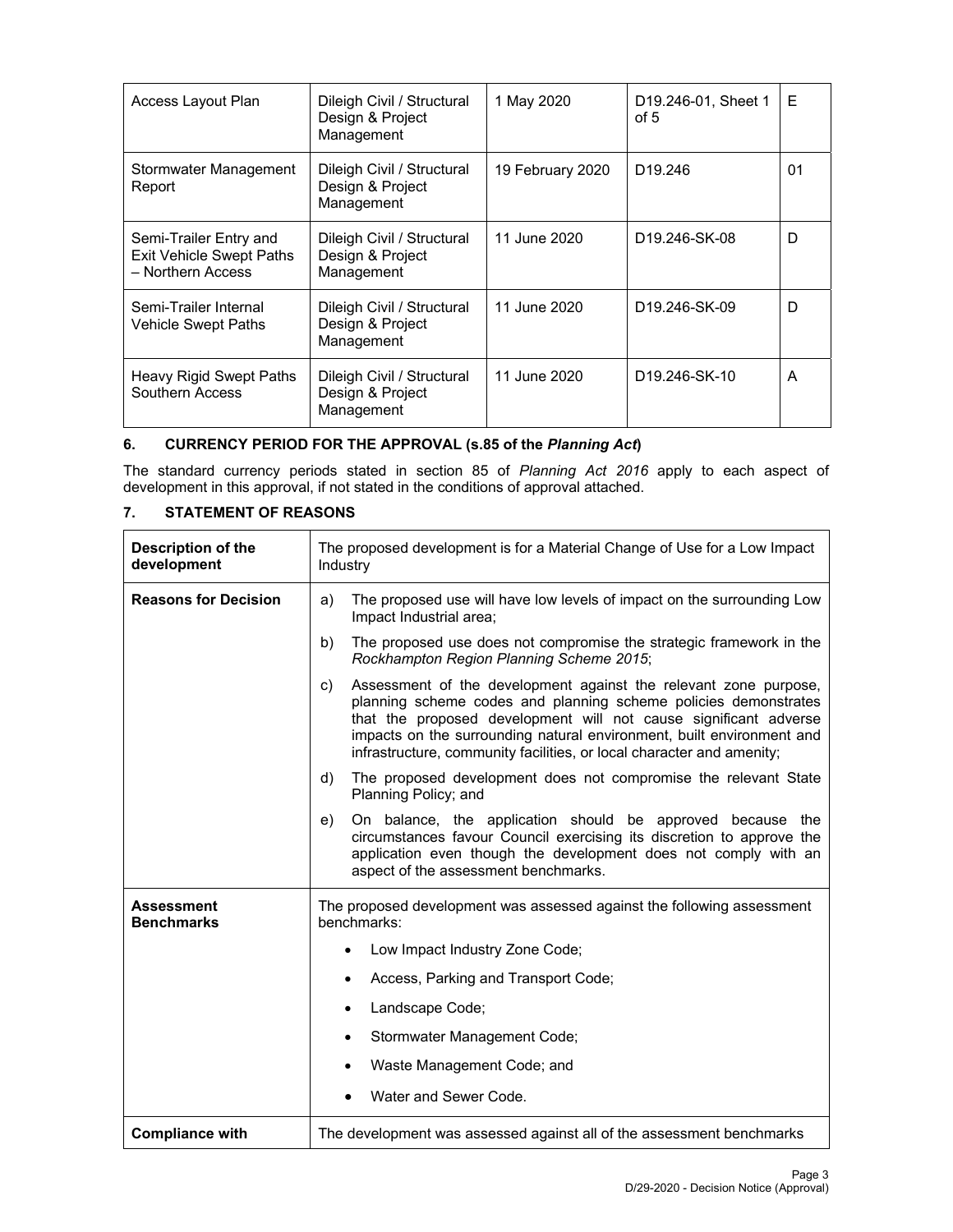| assessment                                 | listed above and complies with all of these with the exceptions listed below.                           |                                                                                                                                                                                                                                                                                                                                                                                                          |  |  |
|--------------------------------------------|---------------------------------------------------------------------------------------------------------|----------------------------------------------------------------------------------------------------------------------------------------------------------------------------------------------------------------------------------------------------------------------------------------------------------------------------------------------------------------------------------------------------------|--|--|
| <b>benchmarks</b>                          |                                                                                                         |                                                                                                                                                                                                                                                                                                                                                                                                          |  |  |
|                                            | <b>Assessment</b><br><b>Benchmark</b>                                                                   | Reasons for the approval despite non-<br>compliance with benchmark                                                                                                                                                                                                                                                                                                                                       |  |  |
|                                            | Low Impact Industry<br>Zone Code<br>(PO7)                                                               | The site is benefited by existing garden beds<br>which front Alexandra Street, which will be<br>maintained as part of the proposed development.<br>Furthermore, the proposed new buildings are set<br>back from the road frontage so that bulk and scale<br>of the industrial form does not compromise the<br>amenity of the surrounding industrial area.                                                |  |  |
|                                            | (PO13)                                                                                                  | The subject site is not located in proximity to any<br>residential zones. Further, the outdoor storage<br>area located on Lot 12 is appropriately screened<br>from the adjoining property to the north of the site.<br>There is not expected to be any impact on the<br>amenity of adjoining land uses or the surrounding<br>area as a result of the location and siting of the<br>outdoor storage area. |  |  |
|                                            | Access, Parking and<br><b>Transport Code</b><br>(PO5)                                                   | The operations of the proposed use means that<br>the site will not accommodate many visitors or<br>customers. The proposed operations are largely<br>for manufacturing, packaging, and wholesale<br>distribution. The applicant has provided an<br>additional three (3) spaces on Lot 102 which is<br>adequate to accommodate staff working from the<br>site.                                            |  |  |
|                                            |                                                                                                         | As such, the number of car parks provided (four<br>(4) existing car parks plus an additional three (3)<br>car parks) as part of the proposed development is<br>considered<br>sufficient to accommodate staff<br>members and is appropriate for the operations of<br>the site.                                                                                                                            |  |  |
|                                            | (PO18)                                                                                                  | As the site is located in an industrial area, there is<br>not expected to be any use of active transport<br>methods to access the site. Therefore, the<br>provision of bicycle parking and end of trip<br>facilities is not considered necessary as part of<br>the proposed development.                                                                                                                 |  |  |
| <b>Matters prescribed by</b><br>regulation | The State Planning Policy - Part $E_i$<br>(i)<br>The Central Queensland Regional Plan;<br>(ii)<br>(iii) | The Rockhampton Region Planning Scheme 2015; and                                                                                                                                                                                                                                                                                                                                                         |  |  |
|                                            | The common material, being the material submitted with the application.<br>(iv)                         |                                                                                                                                                                                                                                                                                                                                                                                                          |  |  |

### **8. APPEAL RIGHTS**

The rights of an applicant to appeal to a tribunal or the Planning and Environment Court against a decision about a development application are set out in chapter 6, part 1 of the *Planning Act 2016*. There may also be a right to make an application for a declaration by a tribunal (see chapter 6, part 2 of the *Planning Act 2016).*

#### *Appeal by an applicant*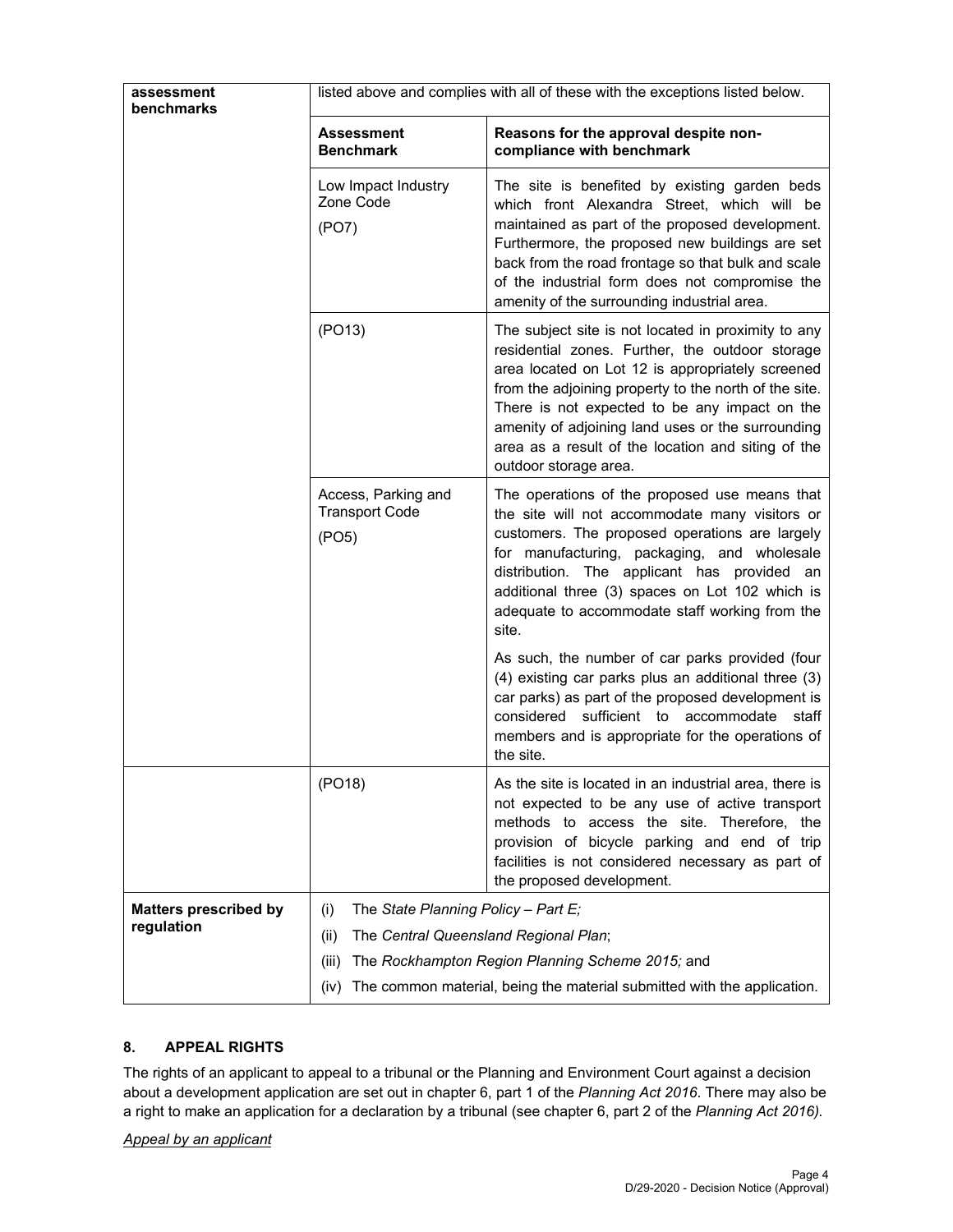An applicant for a development application may appeal to the Planning and Environment Court against the following:

- the refusal of all or part of the development application
- a provision of the development approval
- the decision to give a preliminary approval when a development permit was applied for
- a deemed refusal of the development application.

An applicant may also have a right to appeal to the Development tribunal. For more information, see schedule 1 of the *Planning Act 2016*.

The timeframes for starting an appeal in the Planning and Environment Court are set out in section 229 of the *Planning Act 2016*.

**Attachment 2** is an extract from the *Planning Act 2016* that sets out the applicant's appeal rights and the appeal rights of a submitter.

#### **9. WHEN THE DEVELOPMENT APPROVAL TAKES EFFECT**

This development approval takes effect:

From the time the decision notice is given – if there is no submitter and the applicant does not appeal the decision to the court.

Or

When the submitter's appeal period ends  $-$  if there is a submitter and the applicant does not appeal the decision to the court.

Or

Subject to the decision of the court, when the appeal is finally decided  $-$  if an appeal is made to the court.

#### **10. ASSESSMENT MANAGER**

| Name: | Tarnya Fitzgibbon<br><b>COORDINATOR</b> | Signature: | Date: | 16 June 2020 |
|-------|-----------------------------------------|------------|-------|--------------|
|       | <b>DEVELOPMENT ASSESSMENT</b>           |            |       |              |
|       |                                         |            |       |              |

C/C Ergon Energy (Town Planning) - townplanning@energyq.com.au

#### **Attachment 1 – Conditions of the approval**

*Part 1* **–** *Conditions imposed by the assessment manager [Note: where a condition is imposed about infrastructure under Chapter 4 of the Planning Act 2016, the relevant provision of the Act under which this condition was imposed must be specified.]*

#### **Attachment 2—Extract on appeal rights**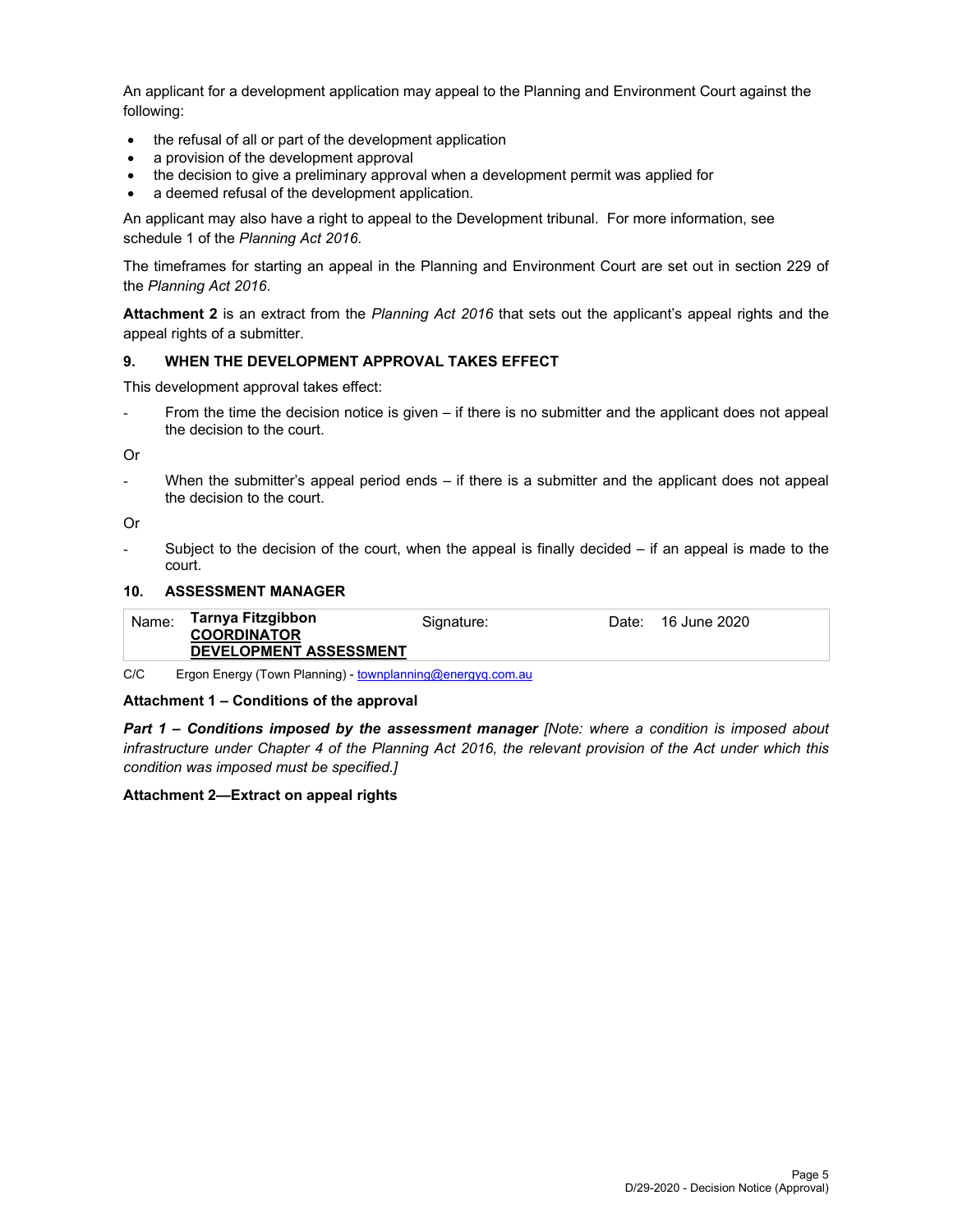

## **Attachment 1 – Part 1 Rockhampton Regional Council Conditions**

*Planning Act 2016* 

## 1.0 ADMINISTRATION

- 1.1 The Developer and their employee, agent, contractor or invitee is responsible for ensuring compliance with the conditions of this development approval.
- 1.2 Where these Conditions refer to "Council" in relation to requiring Council to approve or to be satisfied as to any matter, or conferring on the Council a function, power or discretion, that role may be fulfilled in whole or in part by a delegate appointed for that purpose by the Council.
- 1.3 All conditions, works, or requirements of this development approval must be undertaken, completed, and be accompanied by a Compliance Certificate for any operational works required by this development approval:
	- 1.3.1 to Council's satisfaction;
	- 1.3.2 at no cost to Council; and
	- 1.3.3 prior to the commencement of the use

unless otherwise stated.

- 1.4 Infrastructure requirements of this development approval must be contributed to the relevant authorities, where applicable, at no cost to Council, prior to the commencement of the use, unless otherwise stated.
- 1.5 The following further Development Permits must be obtained prior to the commencement of any works associated with their purposes:
	- 1.5.1 Operational Works:
		- (i) Access Works;
	- 1.5.2 Plumbing and Drainage Works; and
	- 1.5.3 Building Works:
		- (i) Demolition Works; and
		- (ii) Building Work.
- 1.6 All Development Permits for Operational Works and Plumbing and Drainage Works must be obtained prior to the issue of a Development Permit for Building Works.
- 1.7 All works must be designed, constructed and maintained in accordance with the relevant Council policies, guidelines and standards, unless otherwise stated.
- 1.8 All engineering drawings/specifications, design and construction works must be in accordance with the requirements of the relevant *Australian Standards* and must be approved, supervised and certified by a Registered Professional Engineer of Queensland.

## 2.0 APPROVED PLANS AND DOCUMENTS

2.1 The approved development must be completed and maintained generally in accordance with the approved plans and documents, except where amended by any condition of this development approval: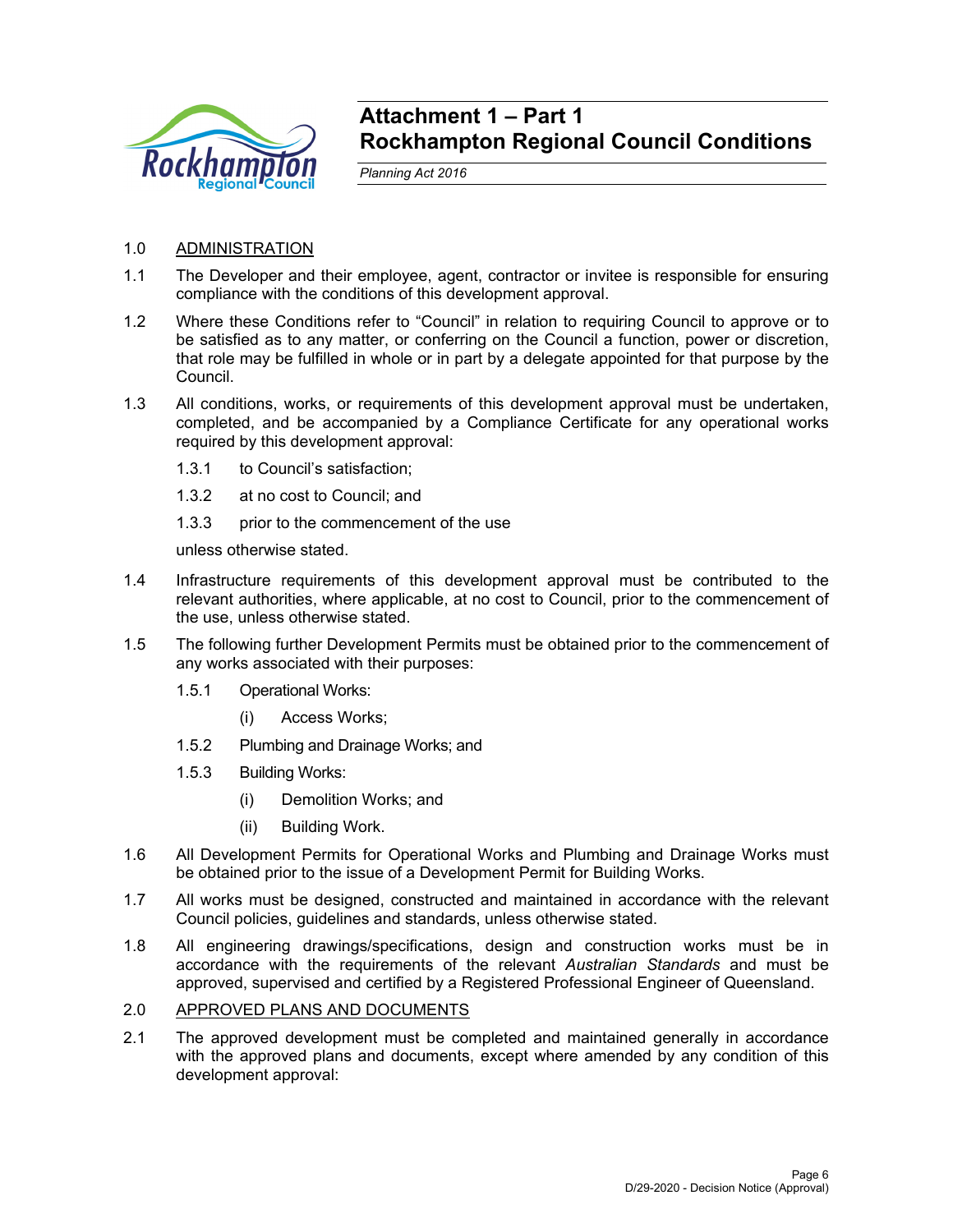| <b>Drawing/report title</b>                                                       | <b>Prepared by</b>                                           | <b>Date</b>       | <b>Reference number</b>     | <b>Rev</b> |
|-----------------------------------------------------------------------------------|--------------------------------------------------------------|-------------------|-----------------------------|------------|
| Proposed Site Plan                                                                | Design & Architecture                                        | 7 February 2020   | SK-002                      | 8          |
| Proposed Site Plan                                                                | Design & Architecture                                        | 7 February 2020   | SK-003                      | 8          |
| Gross Floor Area of<br><b>Proposed Sheds</b>                                      | Design & Architecture                                        | 23 April 2020     | SK-010                      | 9          |
| Layout                                                                            | The Shed Company<br>Gladstone                                | 26 September 2019 | 18 10017-1                  |            |
| Layout                                                                            | The Shed Company<br>Gladstone                                | 23 October 2019   |                             |            |
| <b>Fire Services Coverage</b><br>Plan                                             | Dileigh Civil / Structural<br>Design & Project<br>Management | 19 February 2020  | D19.246-H01                 | A          |
| Access Layout Plan                                                                | Dileigh Civil / Structural<br>Design & Project<br>Management | 1 May 2020        | D19.246-01, Sheet 1<br>of 5 | Е          |
| Stormwater<br><b>Management Report</b>                                            | Dileigh Civil / Structural<br>Design & Project<br>Management | 19 February 2020  | D19.246                     | 01         |
| Semi-Trailer Entry and<br><b>Exit Vehicle Swept</b><br>Paths - Northern<br>Access | Dileigh Civil / Structural<br>Design & Project<br>Management | 11 June 2020      | D19.246-SK-08               | D          |
| Semi-Trailer Internal<br><b>Vehicle Swept Paths</b>                               | Dileigh Civil / Structural<br>Design & Project<br>Management | 11 June 2020      | D19.246-SK-09               | D          |
| Heavy Rigid Swept<br><b>Paths Southern Access</b>                                 | Dileigh Civil / Structural<br>Design & Project<br>Management | 11 June 2020      | D19.246-SK-10               | A          |

- 2.2 Where there is any conflict between the conditions of this development approval and the details shown on the approved plans and documents, the conditions of this development approval must prevail.
- 2.3 Where conditions require the above plans or documents to be amended, the revised document(s) must be submitted for approval by Council prior to the submission of an application for a Development Permit for Building Works.
- 3.0 ACCESS WORKS
- 3.1 A Development Permit for Operational Works (access works) must be obtained prior to the commencement of any access works on the development site.
- 3.2 All access works must be designed and constructed in accordance with the approved plans (refer to condition 2.1), *Capricorn Municipal Development Guidelines*, *Australian Standard AS2890 "Parking facilities"* and the provisions of a Development Permit for Operational Works (access works).
- 3.3 All car parking spaces and the southern internal access up to the existing gate, located in line with the rear of the existing neighbouring building must be paved or sealed with asphalt or concrete to Council's satisfaction.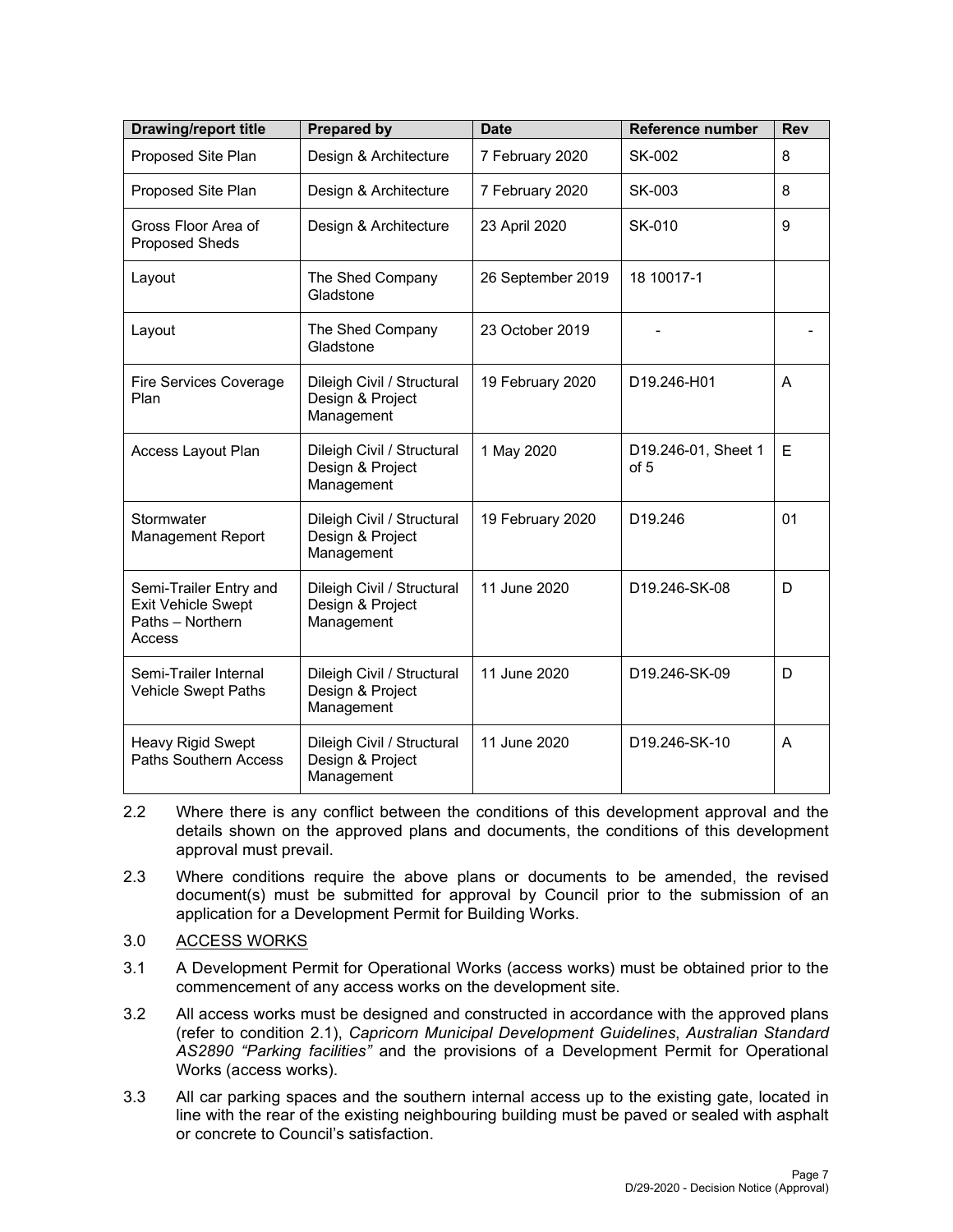- 3.4 All access driveways (in road reserve) must be concrete paved.
- 3.5 The existing northern access from Alexandra Street to the development must be upgraded to comply with the requirements of the *Capricorn Municipal Development Guidelines Standard Drawing CMDG-R-042.*
- 3.6 All surface treatments must be operated and maintained in a manner so that there is no significant impact on the amenity of adjoining premises or the surrounding area being caused due to the emission of dust or resulting in sediment laden water.
- 3.7 If Council receives dust complaints, Council will conduct nuisance monitoring, to investigate any genuine complaint of nuisance caused by dust. If the complaints are genuine, the proposed gravel surface areas must be paved or sealed to the satisfaction of Council for prevention of dust generation.
- 3.8 Articulated Vehicles (19m) must ingress and egress to and from the development site via the proposed northern access only and must not use the southern access.
- 3.9 Heavy Rigid (12.5m) vehicular access to the site must be restricted to ingress only via the existing southern access.

Note: No ingress and egress restriction to all vehicles (AV, HRV or passenger vehicle) via the proposed northern access.

- 3.10 Any redundant vehicular crossovers must be replaced by Council standard kerb and channel.
- 3.11 All vehicles must ingress and egress the development in a forward gear.
- 3.12 Articulated Vehicles (19m) or smaller vehicles must be used to supply and remove goods or services to / from the proposed development site.

## 4.0 WATER WORKS

4.1 All water works must be designed and constructed in accordance with the approved plans (refer to condition 2.1), *Capricorn Municipal Development Guidelines*, *Water Supply (Safety and Reliability) Act 2008*, and *Plumbing and Drainage Act 2018*.

## 5.0 PLUMBING AND DRAINAGE WORKS

- 5.1 All internal plumbing and drainage works must be designed and constructed in accordance with the approved plans (refer to condition 2.1), *Capricorn Municipal Development Guidelines*, *Water Supply (Safety and Reliability) Act 2008, Plumbing and Drainage Act 2018*, Council's Plumbing and Drainage Policies and the provisions of a Development Permit for Plumbing and Drainage Works.
- 5.2 The development must be connected to Council's reticulated sewerage and water networks.
- 5.3 The existing sewerage and water connection point(s) must be retained, and upgraded if necessary, to service the development.
- 5.4 Adequate domestic and fire fighting protection must be provided to the development, and must be certified by an hydraulic engineer or other suitably qualified person.
- 5.5 Internal fire hydrant must be installed in accordance with the approved plans (refer to condition 2.1). This must include combined fire and domestic metered.
- 5.6 Sewer connections and water meter boxes located within trafficable areas must be raised or lowered to suit the finished surface levels and must be provided with heavy duty trafficable lids.
- 5.7 Sewerage trade waste permits must be obtained for the discharge of any non-domestic waste into Council's sewerage reticulation network. Arrestor traps must be provided where commercial or non-domestic waste is proposed to be discharged into the sewer system.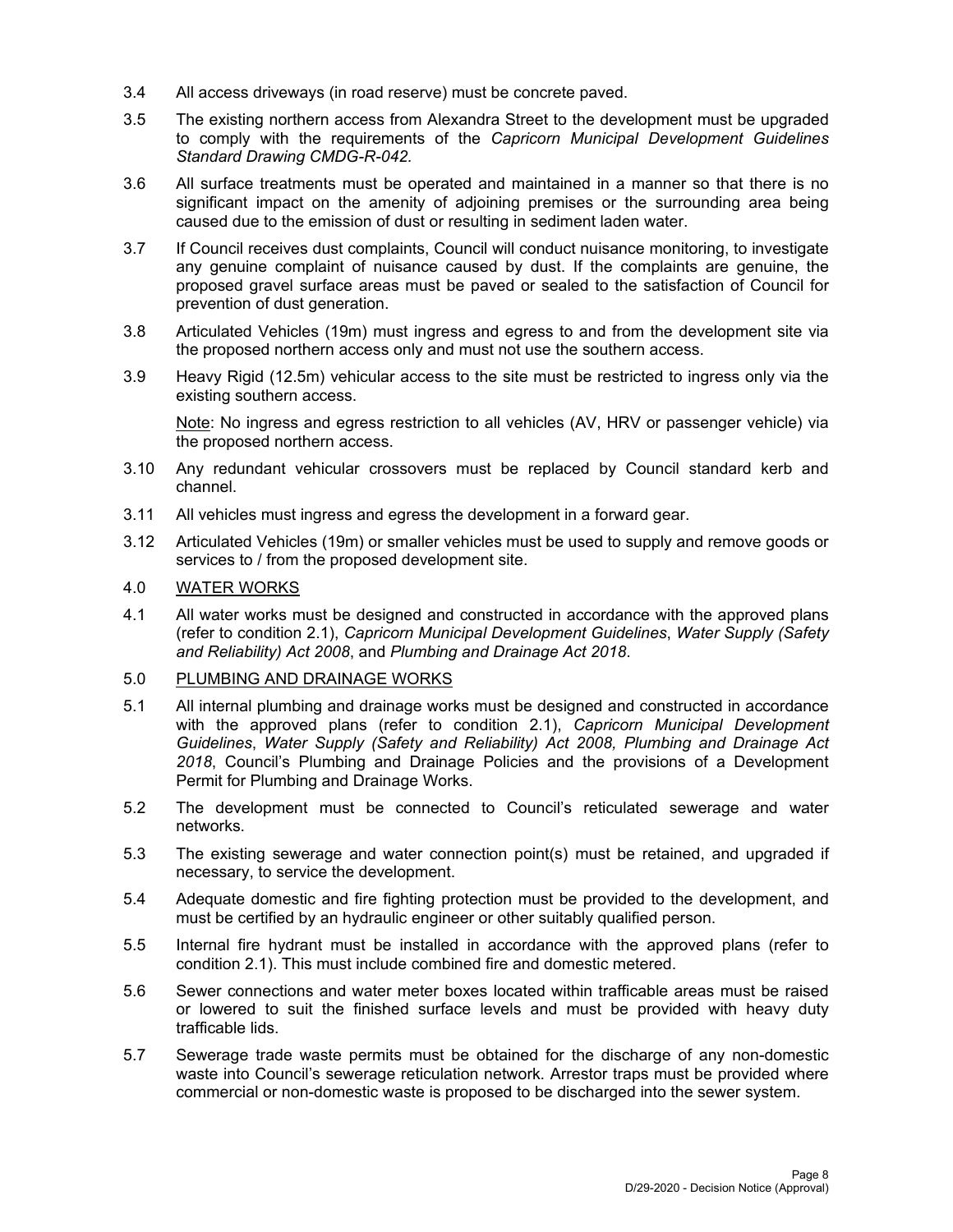#### 6.0 ROOF AND ALLOTMENT DRAINAGE WORKS

- 6.1 All roof and allotment drainage works must be designed and constructed in accordance with the approved plans (refer to condition 2.1), *Queensland Urban Drainage Manual*, *Capricorn Municipal Development Guidelines*, and sound engineering practice.
- 6.2 All roof and allotment runoff from the development must be directed to a lawful point of discharge and must not restrict, impair or change the natural flow of runoff water or cause a nuisance to surrounding land or infrastructure.
- 6.3 The development must not increase peak stormwater runoff for a selected range of storm events up to and including a one per cent (1%) Annual exceedance probability storm event, for the post-development conditions.

## 7.0 SITE WORKS

- 7.1 Site works must be constructed such that they do not, at any time, in any way restrict, impair or change the natural flow of runoff water, or cause a nuisance or worsening to surrounding land or infrastructure.
- 7.2 All earthworks must be undertaken in accordance with *Australian Standards, AS3798 "Guidelines on Earthworks for Commercial and Residential Developments".*

## 8.0 BUILDING WORKS

- 8.1 A Development Permit for Building Works must be obtained for the removal and/or demolition of any existing structure on the development site required as part of the development.
- 8.2 Impervious paved waste storage area/s must be provided in accordance with the *Environmental Protection Regulation 2008* and must be:
	- 8.2.1 designed and located so as not to cause a nuisance to neighbouring properties;
	- 8.2.2 surrounded by at least a prompt 1.8 metre high fence that obstructs from view the contents of the waste storage area by any member of the public from any public place;
	- 8.2.3 of a sufficient size to accommodate commercial type bins that will be serviced by a commercial contractor plus clearances around the bins for manoeuvring and cleaning;
	- 8.2.4 setback a minimum of two (2) metres from any road frontage; and
	- 8.2.5 provided with a suitable hosecock and hoses at the refuse container area, and washdown must be drained to the sewer and fitted with an approved stormwater diversion valve arrangement in accordance with the Sewerage Trade Waste provisions and the *Plumbing and Drainage Act.*

As an alternative to a washdown facility, a fully contained commercial bin cleaning service is acceptable provided no wastewater is discharged from the site to the sewer.

#### 9.0 ASSET MANAGEMENT

- 9.1 Any alteration necessary to electricity, telephone, water mains, sewerage mains, and/or public utility installations resulting from the development or in connection with the development, must be undertaken and completed at no cost to Council.
- 9.2 Any damage to existing stormwater, water supply and sewerage infrastructure, kerb and channel, pathway or roadway (including removal of concrete slurry from public land and Council infrastructure), that occurs while any works are being carried out in association with this development approval must be repaired at full cost to the developer. This includes the reinstatement of any existing traffic signs or pavement markings that may have been removed or damaged.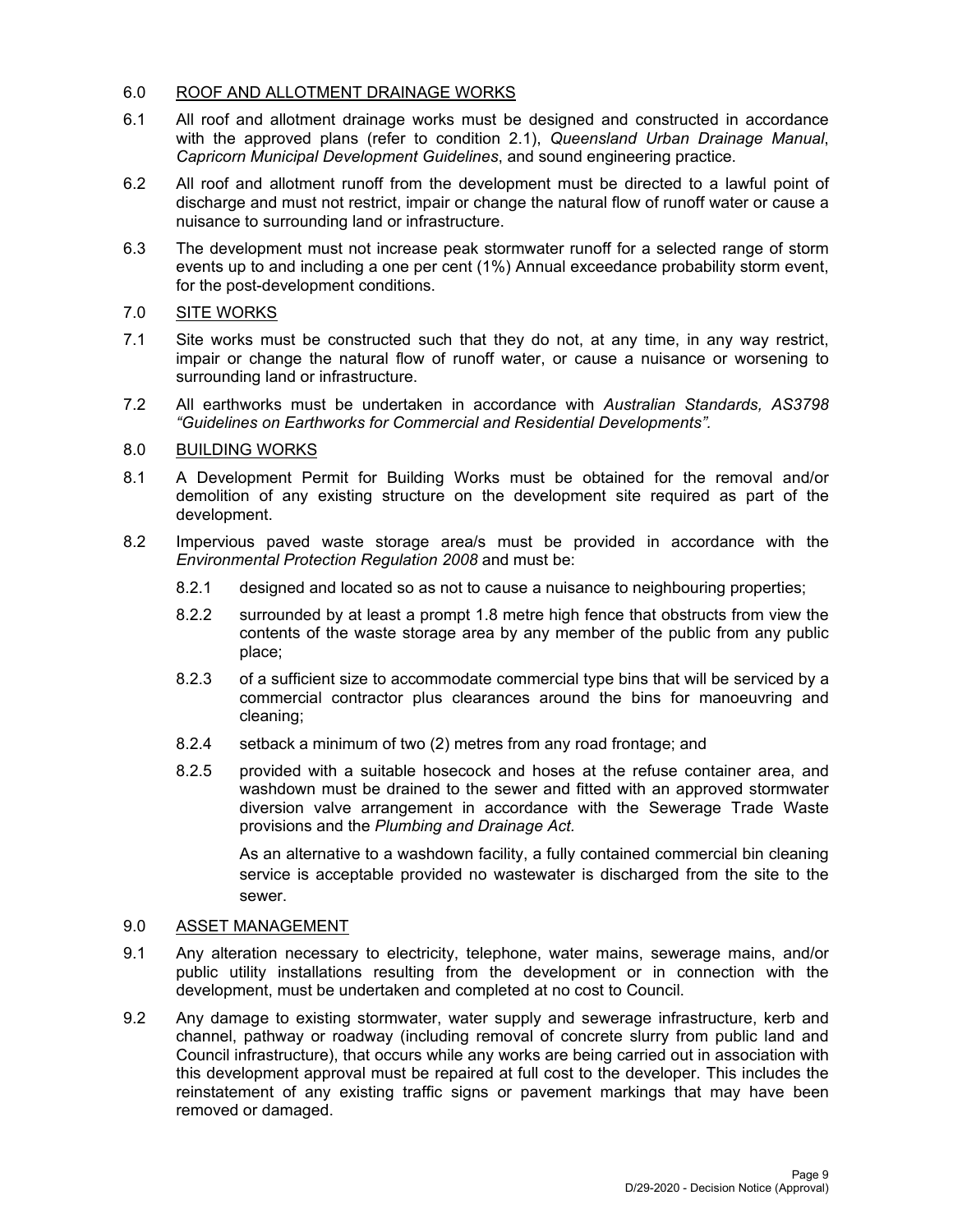### 10.0 ENVIRONMENTAL

10.1 An Erosion Control and Stormwater Control Management Plan in accordance with the *Capricorn Municipal Design Guidelines*, must be implemented, monitored and maintained for the duration of the development works, and until all exposed soil areas are permanently stabilised (for example, turfed, hydromulched, concreted, landscaped). The plan must be available on-site for inspection by Council Officers whilst all works are being carried out.

## 11.0 ENVIRONMENTAL HEALTH

- 11.1 Any lighting devices associated with the development, such as sensory lighting, must be positioned on the development site and shielded so as not to cause glare or other nuisance to nearby residents and motorists. Night lighting must be designed, constructed and operated in accordance with *Australian Standard AS4282 "Control of the obtrusive effects of outdoor lighting"*.
- 11.2 Noise emitted from the activity must not cause an environmental nuisance.
- 11.3 Operations on the site must have no significant impact on the amenity of adjoining premises or the surrounding area due to the emission of light, noise, dust or odour.
- 11.4 When requested by Council, nuisance monitoring must be undertaken and recorded within three (3) months, to investigate any genuine complaint of nuisance caused by noise, light, odour or dust. An analysis of the monitoring data and a report, including nuisance mitigation measures, must be provided to Council within fourteen (14) days of the completion of the investigation.
- 11.5 No contaminants are permitted to be released to land or water, including soil, silt, oils, detergents, etcetera. Any wash-down areas used for the maintenance or cleaning of equipment (including vehicles) must be appropriately bunded and drained to the sewer network in accordance with a trade waste permit.
- 12.0 OPERATING PROCEDURES
- 12.1 All construction materials, waste, waste skips, machinery and contractors' vehicles must be located and stored or parked within the development site. Storage of materials or parking of construction machinery or contractors' vehicles must not occur within Alexandra Street.
- 12.2 All waste storage areas must be:
	- 12.2.1 kept in a clean and tidy condition; and
	- 12.2.2 maintained in accordance with *Environmental Protection Regulation 2008*.

## ADVISORY NOTES

#### NOTE 1. Aboriginal Cultural Heritage

It is advised that under section 23 of the *Aboriginal Cultural Heritage Act 2003*, a person who carries out an activity must take all reasonable and practicable measures to ensure the activity does not harm Aboriginal cultural heritage (the "cultural heritage duty of care"). Maximum penalties for breaching the duty of care are listed in the Aboriginal cultural heritage legislation. The information on Aboriginal cultural heritage is available on the Department of Aboriginal and Torres Strait Islander and Partnerships website www.datsip.qld.gov.au.

#### NOTE 2. Asbestos Removal

Any demolition and/or removal works involving asbestos materials must be undertaken in accordance with the requirements of the *Work Health and Safety Act 2011* and *Public Health Act 2005*.

#### NOTE 3. General Environmental Duty

General environmental duty under the *Environmental Protection Act 1994* prohibits unlawful environmental nuisance caused by noise, aerosols, particles, dust, ash, fumes, light, odour or smoke beyond the boundaries of the development site during all stages of the development including earthworks, construction and operation.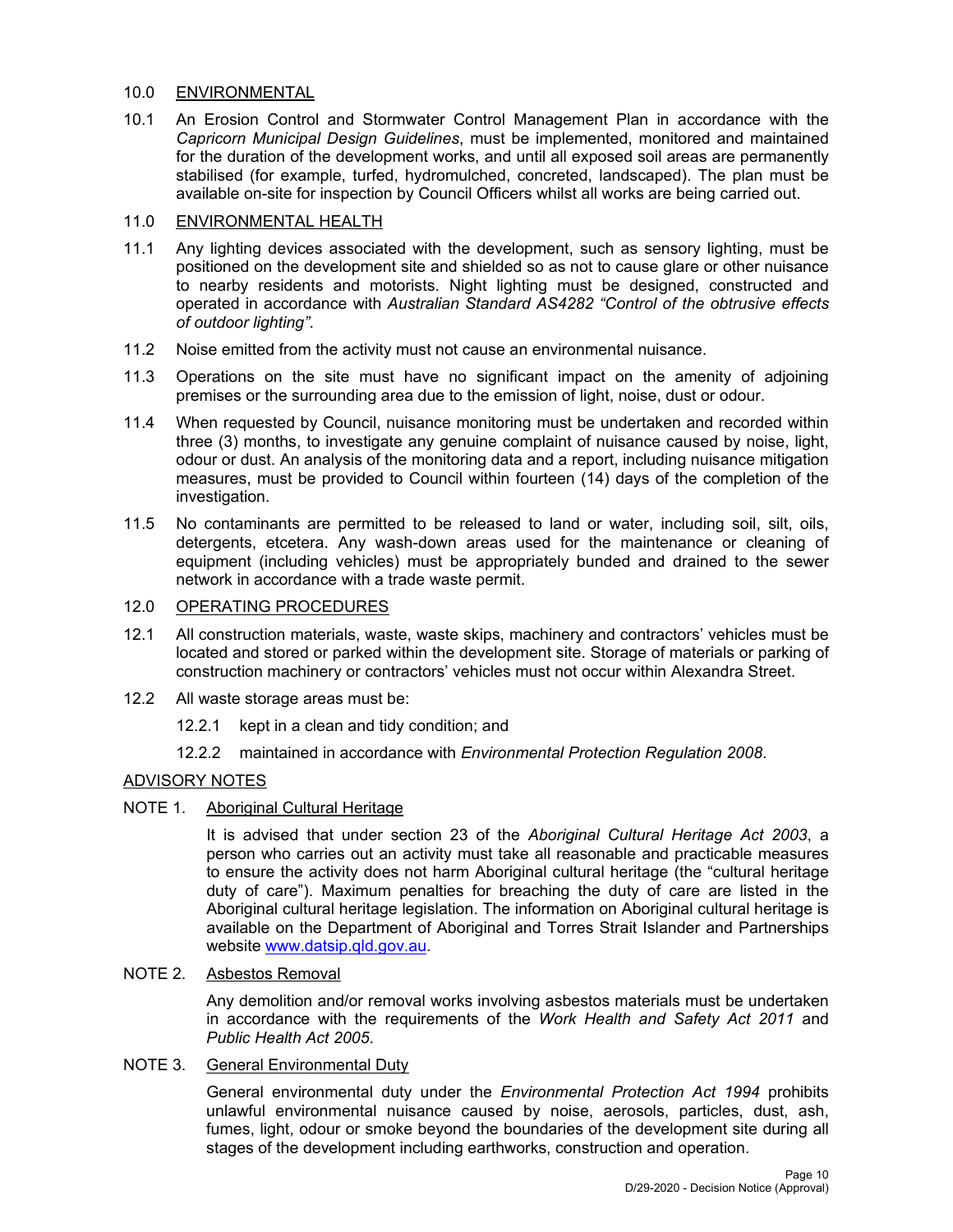#### NOTE 4. General Safety Of Public During Construction

The *Work Health and Safety Act 2011* and *Manual of Uniform Traffic Control Devices* must be complied with in carrying out any construction works, and to ensure safe traffic control and safe public access in respect of works being constructed on a road.

NOTE 5. Works in Road Reserve Permit

It is advised that a Works in Road Reserve Permit (including a fee for the vehicle crossover and compliant with Standard *Capricorn Municipal Development Guidelines, Standard* Drawings) may be accepted in place of the application for a Development Permit for Operational Works (access works).

## NOTE 6. Duty to Notify of Environmental Harm

If a person becomes aware that serious or material environmental harm is caused or threatened by an activity or an associated activity, that person has a duty to notify Rockhampton Regional Council.

## NOTE 7. Infrastructure Charges Notice

This application is subject to infrastructure charges in accordance with Council policies. The charges are presented on an Infrastructure Charges Notice.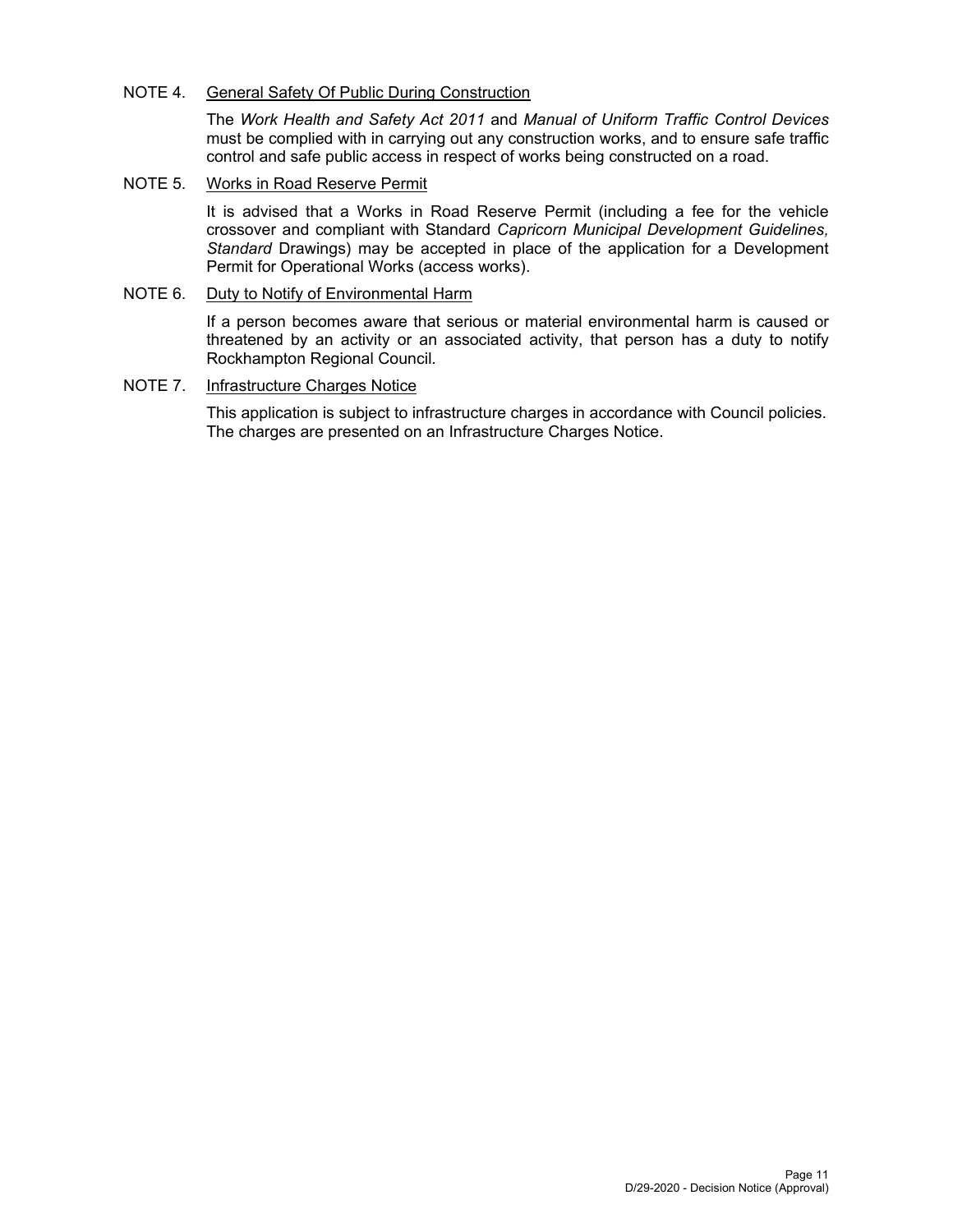

# **Attachment 2 - Appeal Rights**

*PLANNING ACT 2016*

The following is an extract from the *Planning Act 2016 (Chapter 6)*

#### *Appeal rights*

#### *229 Appeals to tribunal or P&E Court*

- (1) Schedule 1 states—
	- (a) matters that may be appealed to— (i) either a tribunal or the P&E Court; or (ii) only a tribunal; or (iii) only the P&E Court; and
	- (b) the person—
		- (i) who may appeal a matter (the **appellant**); and
		- (ii) who is a respondent in an appeal of the matter; and (iii) who is a co-respondent in an appeal of the matter; and
		- (iv) who may elect to be a co-respondent in an appeal of the matter.
- (2) An appellant may start an appeal within the appeal period.
- (3) The **appeal period** is—
	- (a) for an appeal by a building advisory agency—10 business days after a decision notice for the decision is given to the agency or
	- (b) for an appeal against a deemed refusal—at any time after the deemed refusal happens; or
	- (c) for an appeal against a decision of the Minister, under chapter 7, part 4, to register premises or to renew the registration of premises—20 business days after a notice is published under section 269(3)(a) or (4); or
	- (d) for an appeal against an infrastructure charges notice— 20 business days after the infrastructure charges notice is given to the person; or
	- (e) for an appeal about a deemed approval of a development application for which a decision notice has not been given—30 business days after the applicant gives the deemed approval notice to the assessment manager; or
	- (f) for any other appeal—20 business days after a notice of the decision for the matter, including an enforcement notice, is given to the person.

#### Note—

See the P&E Court Act for the court's power to extend the appeal period.

- (4) Each respondent and co-respondent for an appeal may be heard in the appeal.
- (5) If an appeal is only about a referral agency's response, the assessment manager may apply to the tribunal or P&E Court to withdraw from the appeal.
- (6) To remove any doubt, it is declared that an appeal against an infrastructure charges notice must not be about— (a) the adopted charge itself; or
	- (b) for a decision about an offset or refund—
		- (i) the establishment cost of trunk infrastructure identified in a LGIP; or
		- (ii) the cost of infrastructure decided using the method
	- included in the local government's charges resolution.

#### **230 Notice of appeal**

- (1) An appellant starts an appeal by lodging, with the registrar of the tribunal or P&E Court, a notice of appeal that— (a) is in the approved form; and
	- (b) succinctly states the grounds of the appeal.
- (2) The notice of appeal must be accompanied by the required fee.
- (3) The appellant or, for an appeal to a tribunal, the registrar must, within the service period, give a copy of the notice of appeal to—
- (a) the respondent for the appeal; and
- (b) each co-respondent for the appeal; and
- (c) for an appeal about a development application under schedule 1, table 1, item 1—each principal submitter for the development application; and
- (d) for an appeal about a change application under schedule 1, table 1, item 2—each principal submitter for the change application; and
- (e) each person who may elect to become a co-respondent for the appeal, other than an eligible submitter who is not a principal submitter in an appeal under paragraph (c) or (d); and
- (f) for an appeal to the P&E Court—the chief executive; and
- (g) for an appeal to a tribunal under another Act—any other person who the registrar considers appropriate.
- (4) The **service period** is—
	- (a) if a submitter or advice agency started the appeal in the P&E Court-2 business days after the appeal is started; or
	- (b) otherwise—10 business days after the appeal is started.
- (5) A notice of appeal given to a person who may elect to be a co-respondent must state the effect of subsection
- (6) A person elects to be a co-respondent by filing a notice of election, in the approved form, within 10 business days
	- after the notice of appeal is given to the person*.*
- **231 Other appeals**
- (1) Subject to this chapter, schedule 1 and the P&E Court Act, unless the Supreme Court decides a decision or other matter under this Act is affected by jurisdictional error, the decision or matter is non-appealable.
- (2) The Judicial Review Act 1991, part 5 applies to the decision or matter to the extent it is affected by jurisdictional error.
- (3) A person who, but for subsection (1) could have made an application under the Judicial Review Act 1991 in relation to the decision or matter, may apply under part 4 of that Act for a statement of reasons in relation to the decision or matter.
- (4) In this section— **decision** includes—
	- (a) conduct engaged in for the purpose of making a decision; and
	- (b) other conduct that relates to the making of a decision; and
	- (c) the making of a decision or the failure to make a decision; and
	- (d) a purported decision; and
	- (e) a deemed refusal.

**non-appealable**, for a decision or matter, means the decision or matter—

- (a) is final and conclusive; and
- (b) may not be challenged, appealed against, reviewed, quashed, set aside or called into question in any other way under the Judicial Review Act 1991 or otherwise, whether by the Supreme Court, another court, a tribunal or another entity; and
- (c) is not subject to any declaratory, injunctive or other order of the Supreme Court, another court, a tribunal or another entity on any ground.

#### **232 Rules of the P&E Court**

- (1) A person who is appealing to the P&E Court must comply with the rules of the court that apply to the appeal.
- (2) However, the P&E Court may hear and decide an appeal even if the person has not complied with rules of the P&E Court.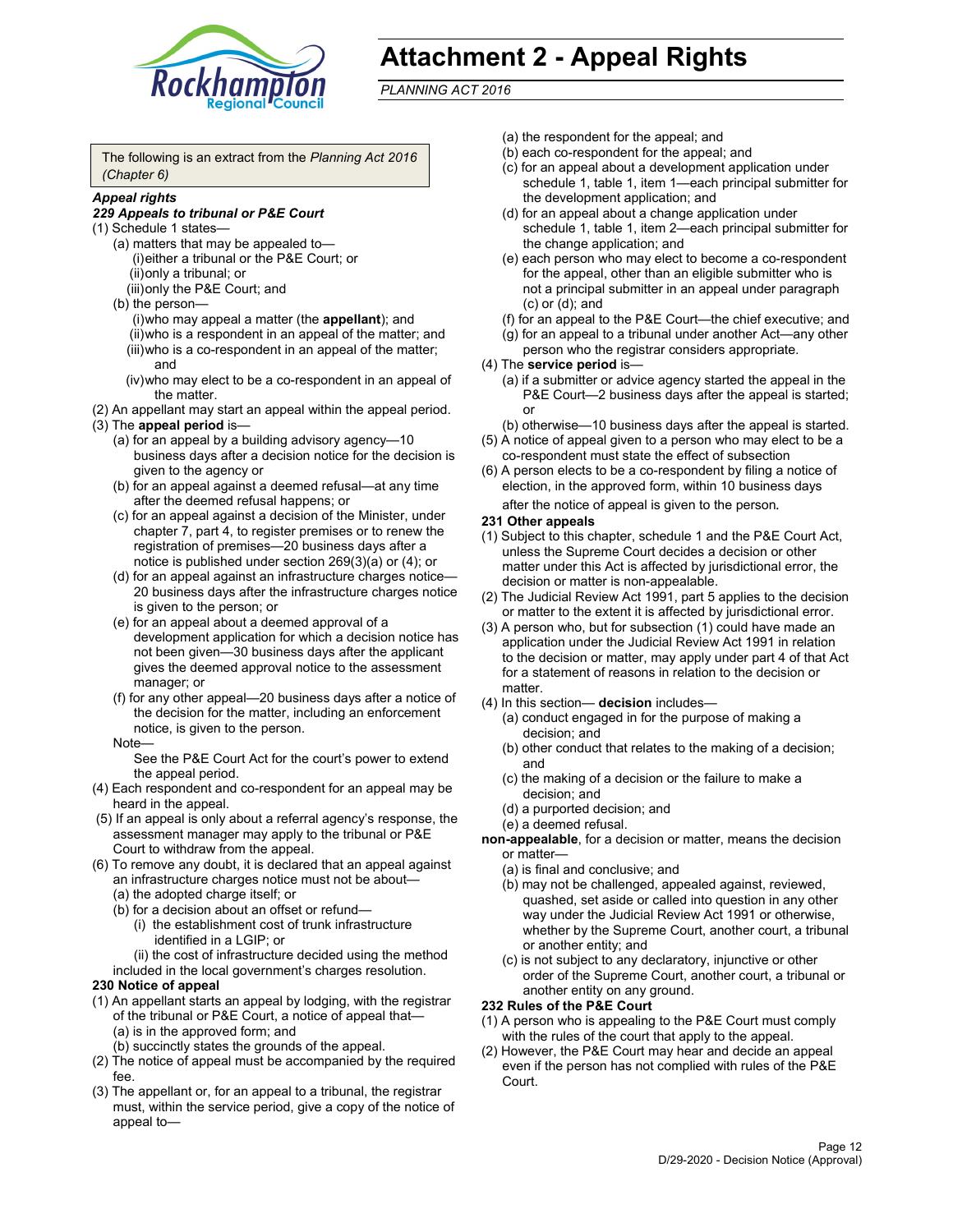

## **Appeal Rights**

*PLANNING ACT 2016*

## **Schedule 1**

## **Appeals section 229**

- **1 Appeal rights and parties to appeals**
- (1) Table 1 states the matters that may be appealed to—(a) the P&E court; or (b) a tribunal.
- (2) However, table 1 applies to a tribunal only if the matter involves—
	- (a) the refusal, or deemed refusal of a development application, for—
	- (i) a material change of use for a classified building; or
	- (ii) operational work associated with building work, a retaining wall, or a tennis court; or
	- (b) a provision of a development approval for—
	- (i) a material change of use for a classified building; or
- (ii) operational work associated with building work, a retaining wall, or a tennis court; or
	- (c) if a development permit was applied for—the decision to give a preliminary approval for—
		- (i) a material change of use for a classified building; or
	- (ii) operational work associated with building work, a retaining wall, or a tennis court; or
	- (d) a development condition if—
		- (i) the development approval is only for a material change of use that involves the use of a building classified under the Building Code as a class 2 building; and
		- (ii) the building is, or is proposed to be, not more than 3 storeys; and
		- (iii) the proposed development is for not more than 60 sole-occupancy units; or
	- (e) a decision for, or a deemed refusal of, an extension application for a development approval that is only for a material change of use of a classified building; or
	- (f) a decision for, or a deemed refusal of, a change application for a development approval that is only for a material change of use of a classified building; or
	- (g) a matter under this Act, to the extent the matter relates to—
		- (i) the Building Act, other than a matter under that Act that may or must be decided by the Queensland Building and Construction Commission; or
		- (ii) the Plumbing and Drainage Act, part 4 or 5; or
	- (h) a decision to give an enforcement notice in relation to a matter under paragraphs (a) to (g); or
	- (i) a decision to give an infrastructure charges notice; or
	- (j) the refusal, or deemed refusal, of a conversion application; or
	- (k) a matter that, under another Act, may be appealed to the tribunal; or
	- (l) a matter prescribed by regulation.
- (3) Also, table 1 does not apply to a tribunal if the matter
	- involves—
		- (a) for a matter in subsection  $(2)(a)$  to  $(d)$ 
			- (i) a development approval for which the development application required impact assessment; and
			- (ii) a development approval in relation to which the assessment manager received a properly made submission for the development application; or
	- (b) a provision of a development approval about the identification or inclusion, under a variation approval, of a matter for the development.
- (4) Table 2 states the matters that may be appealed only to the P&E Court.
- (5) Table 3 states the matters that may be appealed only to the tribunal.
- (6) In each table—
	- (a) column 1 states the appellant in the appeal; and
	- (b) column 2 states the respondent in the appeal; and
	- (c) column 3 states the co-respondent (if any) in the appeal; and
	- (d) column 4 states the co-respondents by election (if any) in the appeal.
- (7) If the chief executive receives a notice of appeal under section 230(3)(f), the chief executive may elect to be a corespondent in the appeal.

| Table 1<br>Appeals to the P&E Court and, for certain matters, to a tribunal                                                                                                                                                                                                                                                                    |                           |                                         |                                                       |
|------------------------------------------------------------------------------------------------------------------------------------------------------------------------------------------------------------------------------------------------------------------------------------------------------------------------------------------------|---------------------------|-----------------------------------------|-------------------------------------------------------|
| 1. Development applications<br>An appeal may be made against-<br>(a) the refusal of all or part of the development application; or<br>(b) the deemed refusal of the development application; or<br>(c) a provision of the development approval; or<br>(d) if a development permit was applied for—the decision to give a preliminary approval. |                           |                                         |                                                       |
| Column 1                                                                                                                                                                                                                                                                                                                                       | Column 2                  | Column 3                                | Column 4                                              |
| Appellant                                                                                                                                                                                                                                                                                                                                      | Respondent                | Co-respondent                           | Co-respondent by election                             |
|                                                                                                                                                                                                                                                                                                                                                |                           | $(if$ any)                              | $(if$ any)                                            |
| The applicant                                                                                                                                                                                                                                                                                                                                  | The assessment<br>manager | If the appeal is about<br>a concurrence | 1 A concurrence agency that is<br>not a co-respondent |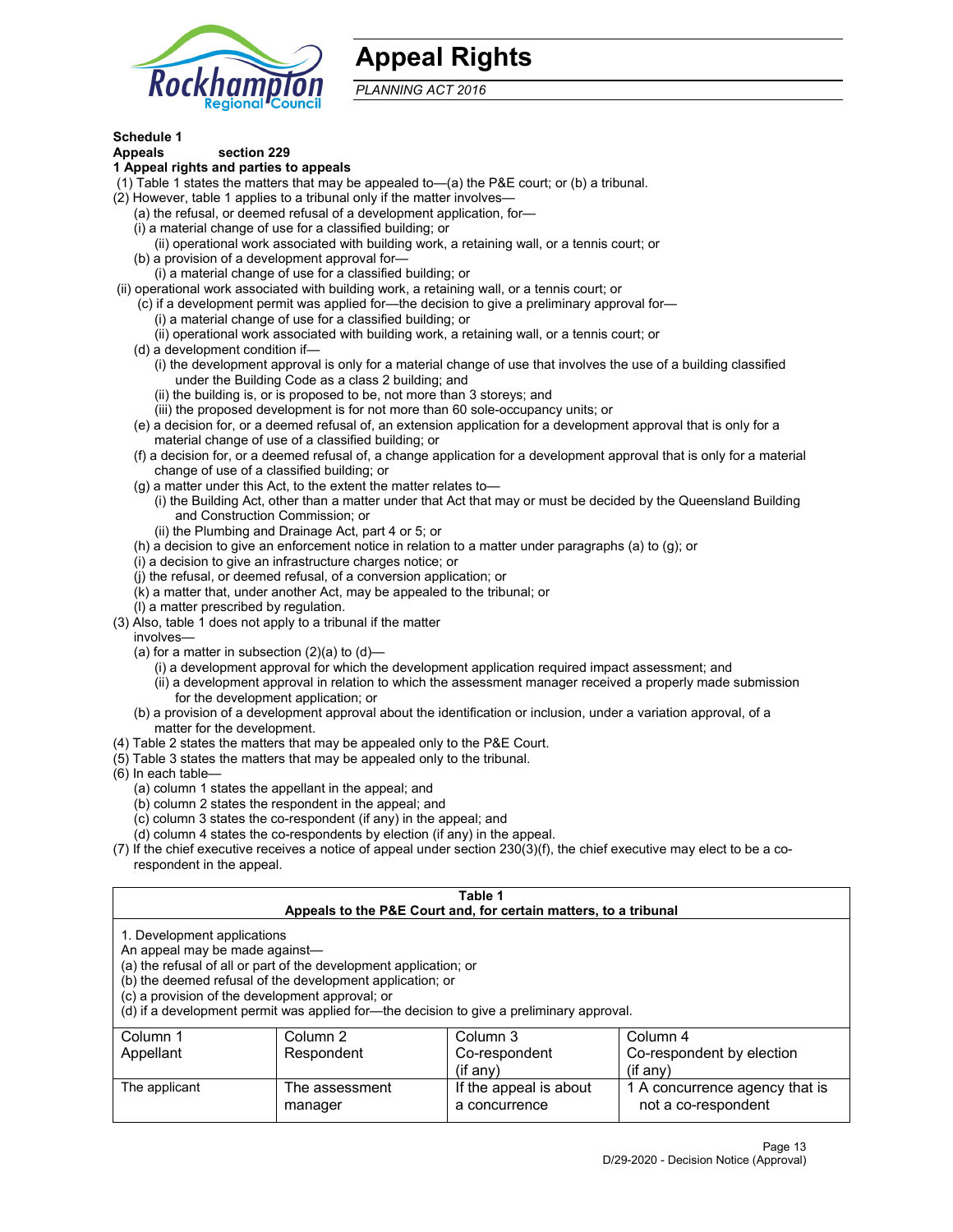|                                                                                                                                                                                                         | Table 1<br>Appeals to the P&E Court and, for certain matters, to a tribunal                                                   |                                                                 |                                                                                                                                                                                                                                                                                                                                                 |  |
|---------------------------------------------------------------------------------------------------------------------------------------------------------------------------------------------------------|-------------------------------------------------------------------------------------------------------------------------------|-----------------------------------------------------------------|-------------------------------------------------------------------------------------------------------------------------------------------------------------------------------------------------------------------------------------------------------------------------------------------------------------------------------------------------|--|
| 2. Change applications<br>An appeal may be made against-                                                                                                                                                |                                                                                                                               | agency's referral<br>response-the<br>concurrence agency         | 2 If a chosen Assessment<br>manager is the respondent-<br>the prescribed assessment<br>manager<br>3 Any eligible advice agency for<br>the application<br>4 Any eligible submitter for the<br>application<br>(a) a responsible entity's decision for a change application, other than a decision made by the P&E court; or                       |  |
| (b) a deemed refusal of a change application.<br>Column 1<br>Appellant                                                                                                                                  | Column <sub>2</sub><br>Respondent                                                                                             | Column 3<br>Co-respondent<br>(if any)                           | Column 4<br>Co-respondent by election<br>(if any)                                                                                                                                                                                                                                                                                               |  |
| 1 The applicant<br>2 If the responsible<br>entity is the<br>assessment<br>manager-an<br>affected entity that<br>gave a pre-request<br>notice or response<br>notice                                      | The responsible<br>entity                                                                                                     | If an affected entity<br>starts the appeal-the<br>applicant     | 1 A concurrence agency for the<br>development application<br>2 If a chosen assessment<br>manager is the respondent-<br>the prescribed assessment<br>manager<br>3 A private certifier for the<br>development application<br>4 Any eligible advice agency for<br>the change application<br>5 Any eligible submitter for the<br>change application |  |
| 3. Extension applications<br>An appeal may be made against-                                                                                                                                             | (a) the assessment manager's decision about an extension application; or<br>(b) a deemed refusal of an extension application. |                                                                 |                                                                                                                                                                                                                                                                                                                                                 |  |
| Column 1<br>Appellant                                                                                                                                                                                   | Column <sub>2</sub><br>Respondent                                                                                             | Column 3<br>Co-respondent<br>(if any)                           | Column 4<br>Co-respondent by election<br>(if any)                                                                                                                                                                                                                                                                                               |  |
| 1 The applicant<br>1<br>For a matter other<br>2<br>than a deemed<br>refusal of an<br>extension<br>application $-$ a<br>concurrence<br>agency, other than<br>the chief executive,<br>for the application | The assessment<br>manager                                                                                                     | If a concurrence<br>agency starts the<br>appeal - the applicant | If a chosen assessment<br>manager is the respondent - the<br>prescribed assessment manager                                                                                                                                                                                                                                                      |  |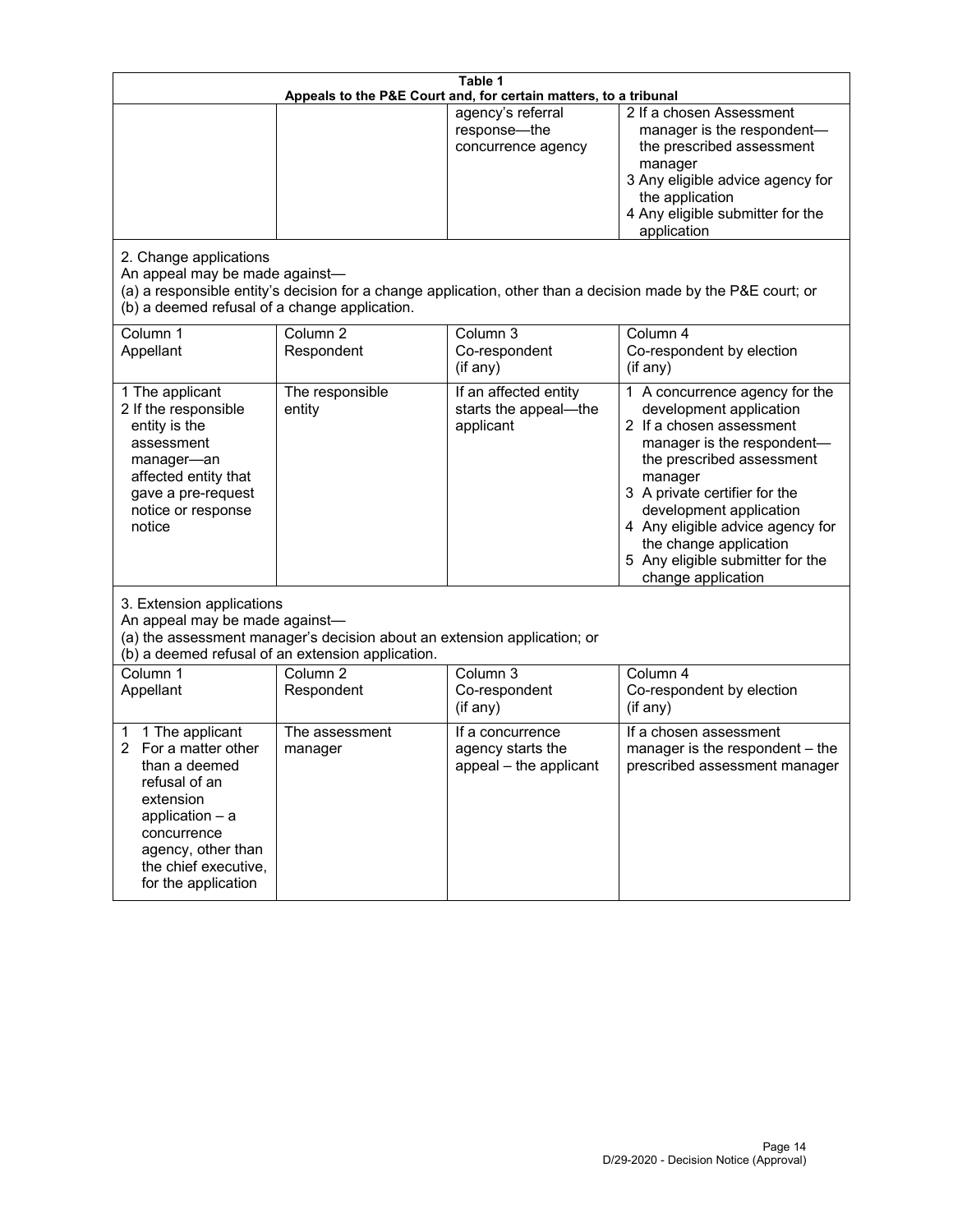#### **Table 1 Appeals to the P&E Court and, for certain matters, to a tribunal**

4. Infrastructure charges notices

An appeal may be made against an infrastructure charges notice on 1 or more of the following grounds

- a) The notice involved an error relating to
	- (i) The application of the relevant adopted charge; or

Examples of errors in applying an adopted charge –

- The incorrect application of gross floor area for a non-residential development
- Applying an incorrect 'use category', under a regulation, to the development
- (i) The working out of extra demands, for section 120; or
- (ii) An offset or refund; or
- b) The was no decision about an offset or refund; or
- c) If the infrastructure charges notice states a refund will be given the timing for giving the refund; or
- d) The amount of the charge is so unreasonable that no reasonable relevant local government could have imposed the amount.

| Column 1<br>Appellant                                    | Column 2<br>Respondent                                                    | Column 3<br>Co-respondent<br>(i f any) | Column 4<br>Co-respondent by election<br>(i f any) |
|----------------------------------------------------------|---------------------------------------------------------------------------|----------------------------------------|----------------------------------------------------|
| The person given the<br>Infrastructure charges<br>notice | The local government<br>that gave the<br>infrastructure charges<br>notice |                                        |                                                    |

5. Conversion applications

An appeal may be made against—

(a) the refusal of a conversion application; or

(b) a deemed refusal of a conversion application.

| Column 1      | Column 2                | Column 3       | Column 4                  |
|---------------|-------------------------|----------------|---------------------------|
| Appellant     | Respondent              | Co-respondent  | Co-respondent by election |
|               |                         | $($ if any $)$ | $($ if any $)$            |
|               |                         |                |                           |
| The applicant | The local government    |                |                           |
|               | to which the conversion |                |                           |
|               | application was made    |                |                           |

6. Enforcement notices

An appeal may be made against the decision to give an enforcement notice.

| Column 1<br>Appellant                      | Column 2<br>Respondent       | Column 3<br>Co-respondent<br>(if any) | Column 4<br>Co-respondent by election<br>(i f any)                                                                                                                         |
|--------------------------------------------|------------------------------|---------------------------------------|----------------------------------------------------------------------------------------------------------------------------------------------------------------------------|
| The person given the<br>enforcement notice | The enforcement<br>authority |                                       | If the enforcement authority is<br>not the local government for<br>the premises in relation to which<br>the offence is alleged to have<br>happened-the local<br>government |

#### **Table 2 Appeals to the P&E Court only**

1. Appeals from tribunal

An appeal may be made against a decision of a tribunal, other than a decision under

section 252, on the ground of—

(a) an error or mistake in law on the part of the tribunal; or

(b) jurisdictional error.

| Column 1<br>Appellant                             | Column 2<br>Respondent                                    | Column 3<br>Co-respondent<br>$(if$ any) | Column 4<br>Co-respondent by election<br>$(if$ any) |
|---------------------------------------------------|-----------------------------------------------------------|-----------------------------------------|-----------------------------------------------------|
| A party to the<br>proceedings for the<br>decision | The other party to the<br>proceedings for the<br>decision | $\overline{\phantom{a}}$                |                                                     |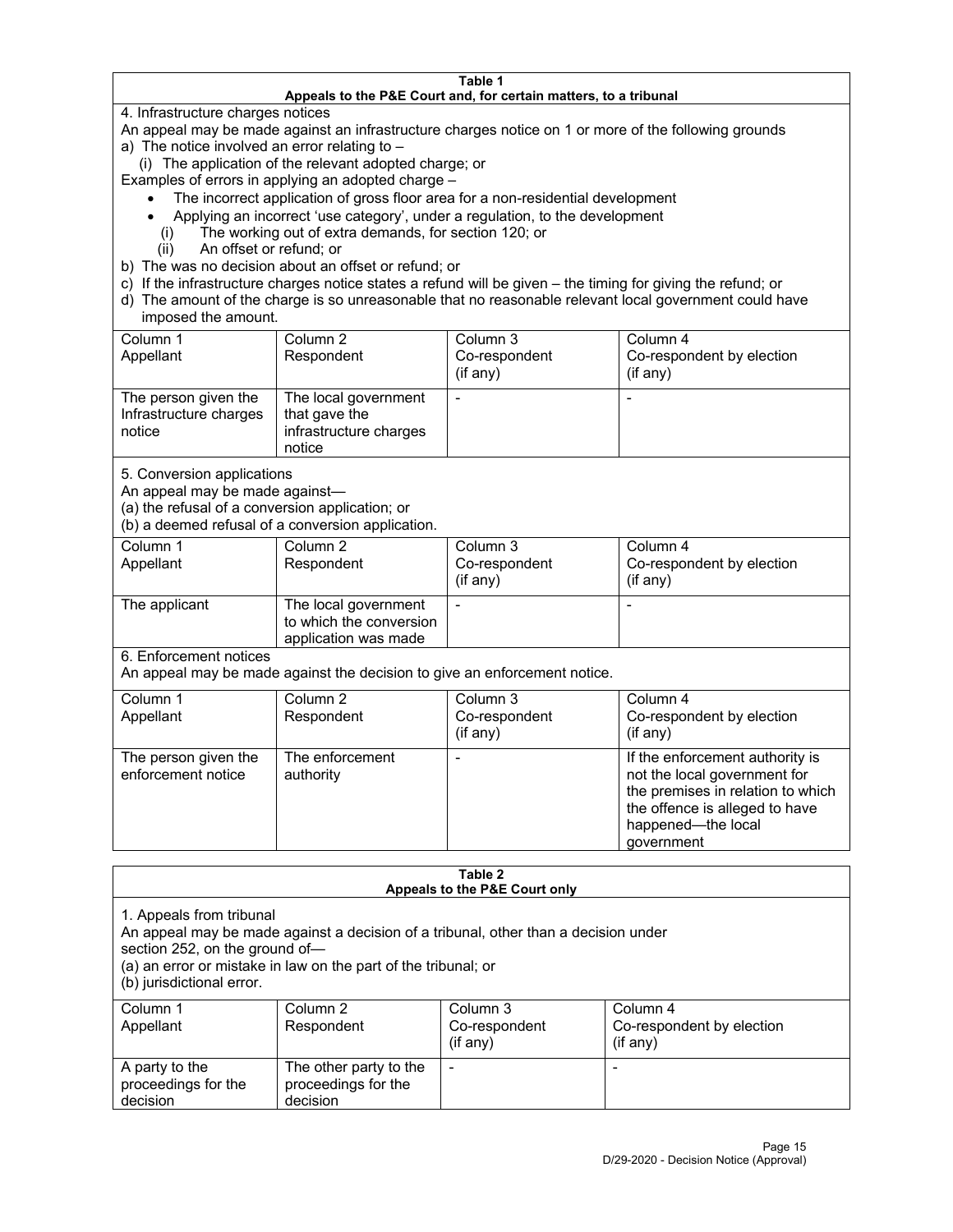#### **Table 2 Appeals to the P&E Court only**

2. Eligible submitter appeals

An appeal may be made against the decision to give a development approval, or an approval for a change application, to the extent that the decision relates to—

(a) any part of the development application for the development approval that required impact assessment; or (b) a variation request.

| Column 1<br>Appellant                                                                                                                                                                        | Column 2<br>Respondent                                                                                                     | Column 3<br>Co-respondent<br>(i f any)                                                                                  | Column 4<br>Co-respondent by election<br>$($ if any $)$ |
|----------------------------------------------------------------------------------------------------------------------------------------------------------------------------------------------|----------------------------------------------------------------------------------------------------------------------------|-------------------------------------------------------------------------------------------------------------------------|---------------------------------------------------------|
| 1 For a development<br>application-an<br>eligible submitter for<br>the development<br>application<br>2 For a change<br>application-an<br>eligible submitter for<br>the change<br>application | 1 For a development<br>application-the<br>assessment<br>manager<br>2 For a change<br>application-the<br>responsible entity | 1 The applicant<br>2 If the appeal is<br>about a concurrence<br>agency's referral<br>response—the<br>concurrence agency | Another eligible<br>submitter for the<br>application    |

3. Eligible submitter and eligible advice agency appeals

An appeal may be made against a provision of a development approval, or failure to

include a provision in the development approval, to the extent the matter relates to—

(a) any part of the development application or the change application, for the development approval, that required impact assessment; or

(b) a variation request.

| Column 1<br>Appellant                                                                                                                                                                                                                                                                         | Column <sub>2</sub><br>Respondent                                                                                          | Column 3<br>Co-respondent<br>(if any)                                                                                   | Column 4<br>Co-respondent by election<br>(if any)  |  |
|-----------------------------------------------------------------------------------------------------------------------------------------------------------------------------------------------------------------------------------------------------------------------------------------------|----------------------------------------------------------------------------------------------------------------------------|-------------------------------------------------------------------------------------------------------------------------|----------------------------------------------------|--|
| 1 For a development<br>application-an<br>eligible submitter for<br>the development<br>application<br>2 For a change<br>application-an<br>eligible submitter for<br>the change<br>application<br>3 An eligible advice<br>agency for the<br>development<br>application or<br>change application | 1 For a development<br>application-the<br>assessment<br>manager<br>2 For a change<br>application-the<br>responsible entity | 1 The applicant<br>2 If the appeal is<br>about a concurrence<br>agency's referral<br>response—the<br>concurrence agency | Another eligible submitter for the<br>application  |  |
| 4. Compensation claims<br>An appeal may be made against-<br>(a) a decision under section 32 about a compensation claim; or<br>(b) a decision under section 265 about a claim for compensation; or<br>(c) a deemed refusal of a claim under paragraph (a) or (b).                              |                                                                                                                            |                                                                                                                         |                                                    |  |
| Column <sub>1</sub><br>Appellant                                                                                                                                                                                                                                                              | Column <sub>2</sub><br>Respondent                                                                                          | Column 3<br>Co-respondent<br>(if any)                                                                                   | Column 4<br>Co-respondent by election<br>(i f any) |  |
| A person dissatisfied<br>with the decision                                                                                                                                                                                                                                                    | The local<br>government to which<br>the claim was made                                                                     |                                                                                                                         |                                                    |  |
| 5. Registered premises                                                                                                                                                                                                                                                                        |                                                                                                                            |                                                                                                                         |                                                    |  |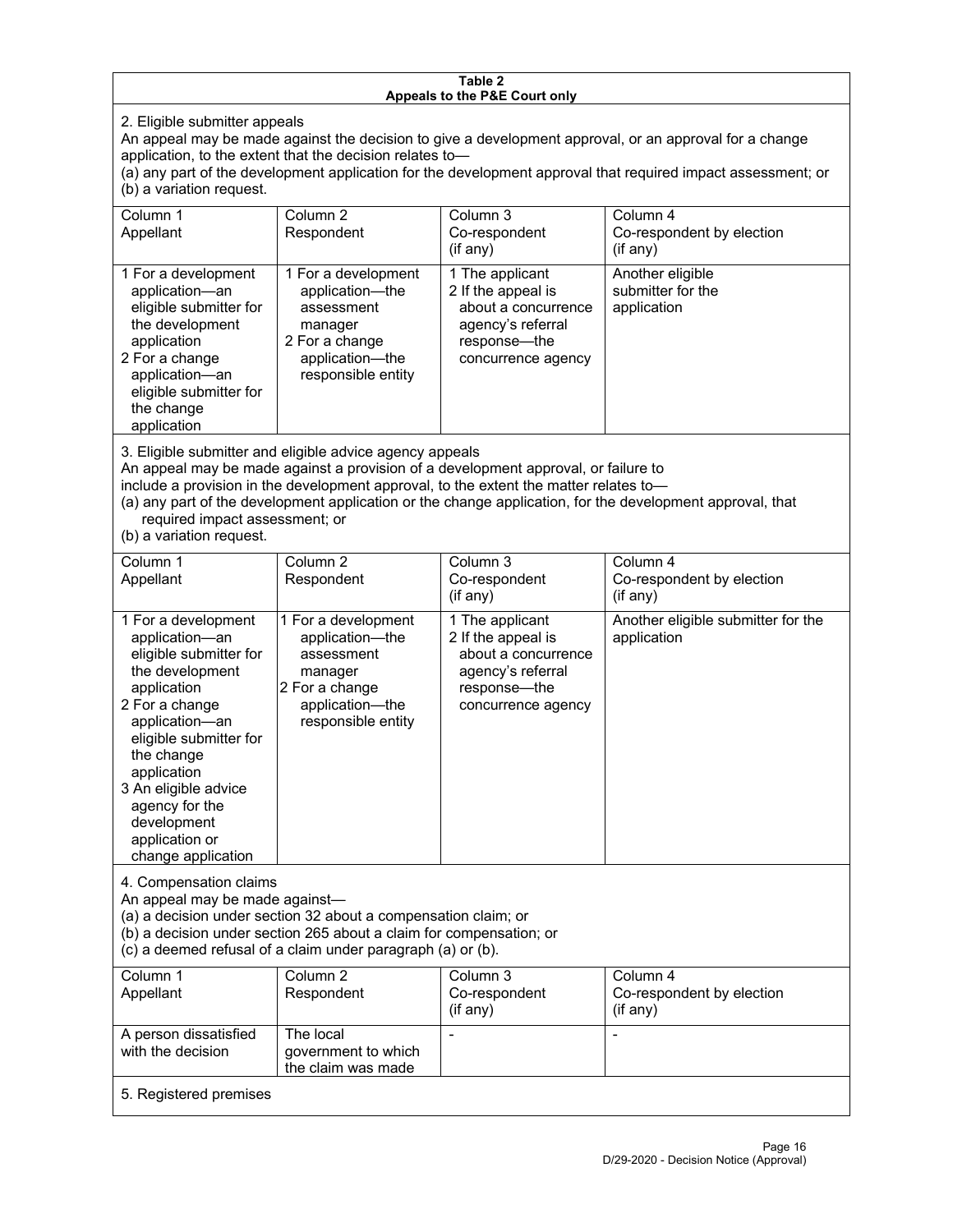| Table 2<br>Appeals to the P&E Court only                                                                                                                                                                                                                                                                             |                                   |                                                                                                           |                                                                                                                                                                             |
|----------------------------------------------------------------------------------------------------------------------------------------------------------------------------------------------------------------------------------------------------------------------------------------------------------------------|-----------------------------------|-----------------------------------------------------------------------------------------------------------|-----------------------------------------------------------------------------------------------------------------------------------------------------------------------------|
| An appeal may be made against a decision of the Minister under chapter 7, part 4.                                                                                                                                                                                                                                    |                                   |                                                                                                           |                                                                                                                                                                             |
|                                                                                                                                                                                                                                                                                                                      |                                   |                                                                                                           |                                                                                                                                                                             |
| Column 1<br>Appellant                                                                                                                                                                                                                                                                                                | Column <sub>2</sub><br>Respondent | Column <sub>3</sub><br>Co-respondent<br>(if any)                                                          | Column 4<br>Co-respondent by election<br>(if any)                                                                                                                           |
| 1 A person given a<br>decision notice about<br>the decision<br>2 If the decision is to<br>register premises or<br>renew the<br>registration of<br>premises-an owner<br>or occupier of<br>premises in the<br>affected area for the<br>registered premises<br>who is dissatisfied<br>with the decision                 | The Minister                      | $\blacksquare$                                                                                            | If an owner or occupier starts the<br>appeal - the owner of the<br>registered premises                                                                                      |
| 6. Local laws<br>An appeal may be made against a decision of a local government, or conditions applied,<br>under a local law about-<br>(a) the use of premises, other than a use that is the natural and ordinary consequence of prohibited<br>development; or<br>(b) the erection of a building or other structure. |                                   |                                                                                                           |                                                                                                                                                                             |
| Column 1<br>Appellant                                                                                                                                                                                                                                                                                                | Column <sub>2</sub><br>Respondent | Column 3<br>Co-respondent<br>(if any)                                                                     | Column 4<br>Co-respondent by election<br>(if any)                                                                                                                           |
| A person who-<br>(a) applied for the<br>decision; and<br>(b) is dissatisfied with<br>the decision or<br>conditions.                                                                                                                                                                                                  | The local government              |                                                                                                           |                                                                                                                                                                             |
| Table 3                                                                                                                                                                                                                                                                                                              |                                   |                                                                                                           |                                                                                                                                                                             |
| 1. Building advisory agency appeals                                                                                                                                                                                                                                                                                  |                                   | Appeals to the tribunal only<br>work required code assessment against the building assessment provisions. | An appeal may be made against giving a development approval for building work to the extent the building                                                                    |
| Column 1<br>Appellant                                                                                                                                                                                                                                                                                                | Column <sub>2</sub><br>Respondent | Column 3<br>Co-respondent<br>(if any)                                                                     | Column 4<br>Co-respondent by election<br>(if any)                                                                                                                           |
| A building advisory<br>agency for the<br>development application<br>related to the approval                                                                                                                                                                                                                          | The assessment<br>manager         | The applicant                                                                                             | 1 A concurrence agency for the<br>development application<br>related to the approval<br>2 A private certifier for the<br>development application<br>related to the approval |
| 3. Certain decisions under the Building Act and the Plumbing and Drainage Act<br>An appeal may be made against a decision under-<br>(a) the Building Act, other than a decision made by the Queensland Building and Construction Commission; or<br>(b) the Plumbing and Drainage Act, part 4 or 5.                   |                                   |                                                                                                           |                                                                                                                                                                             |
| Column 1<br>Appellant                                                                                                                                                                                                                                                                                                | Column <sub>2</sub><br>Respondent | Column 3<br>Co-respondent<br>(if any)                                                                     | Column 4<br>Co-respondent by election<br>(if any)                                                                                                                           |